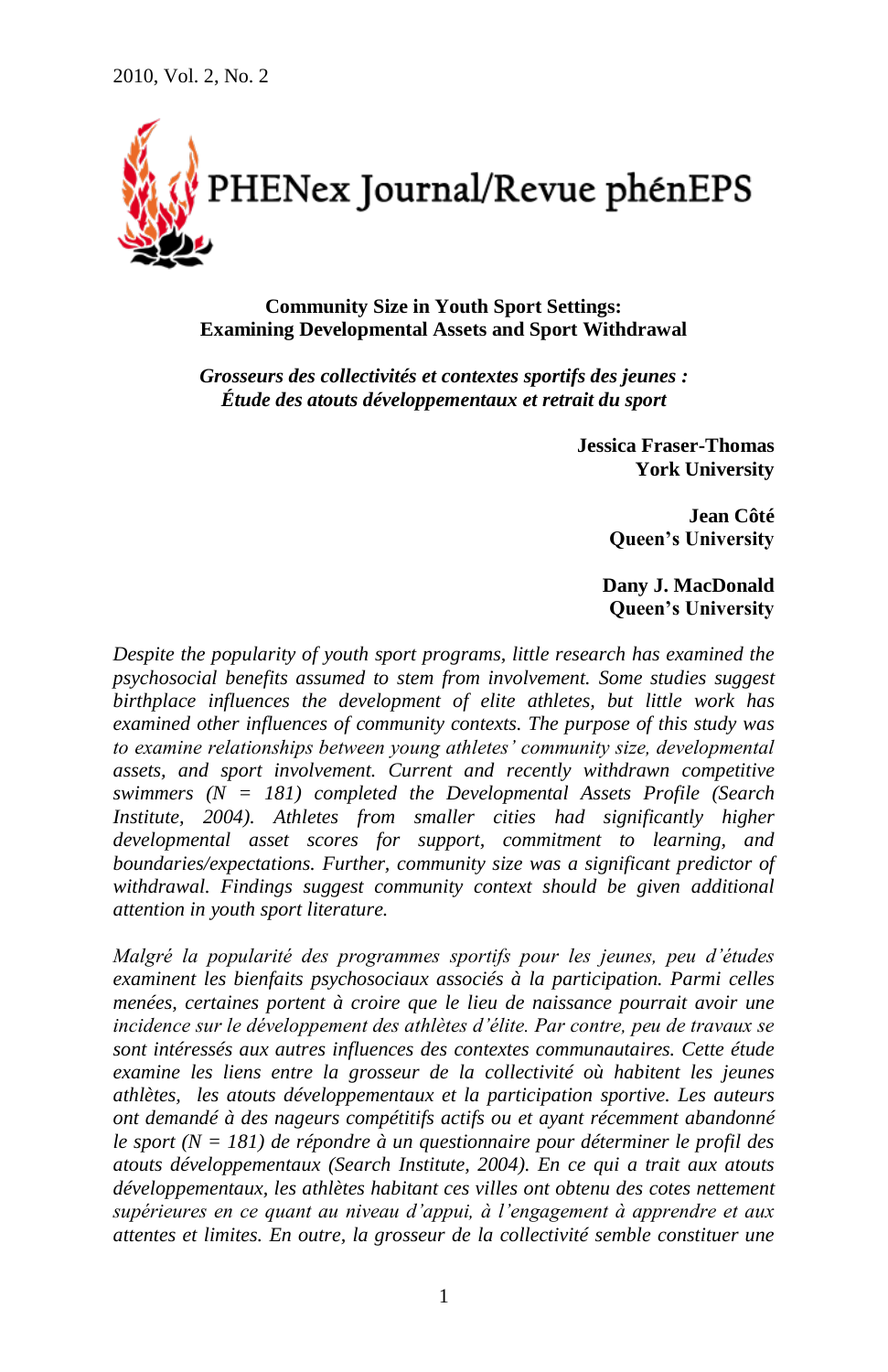*importante variable explicative d'abandon du sport. Ces résultats portent à croire que la documentation sportive axée sur les jeunes devrait s'intéresser davantage au contexte communautaire.*

### **Introduction**

Millions of children and youth worldwide participate in sports programs (De Knop, Engström, & Skirstad, 1996), with participation in organized sport often considered integral to development. However, little research has systematically examined the psychosocial benefits and life skills development assumed to stem from involvement in structured sport activities (Petitpas, Cornelius, Van Raalte, & Jones, 2005). Evidence also suggests that some participants actually report negative experiences in sport (Fraser-Thomas & Côté, 2009; Hansen, Larson, & Dworkin, 2003). Further, it has been suggested that negative sport experiences may contribute to high dropout rates during adolescence (Weiss & Williams, 2004), and for several decades, sport psychologists have identified youth sport dropout as an area of concern (Gould, Feltz, Horn, & Weiss, 1982).

Recent research in sport and developmental psychology has suggested that program context plays an important role in determining whether youth experience positive outcomes as a result of their sport involvement. The National Research Council and Institute of Medicine (NRCIM, 2002) recommends that youth programs foster physical and psychological safety, clear and consistent structure, supportive relationships, opportunities to belong, positive social norms, support for efficacy and mattering, opportunities for skill building, and integration of family, school, and community efforts. Mahoney and colleagues (Mahoney, Larson, Eccles, & Lord, 2005) suggest that situational factors such as human and material resources (e.g., staff training, staff turnaround) influence programs' overall success, while Hellison (1993) argues smaller groups or clubs, a low child to staff ratio, and supportive parents are most important when trying to facilitate positive youth development. Collectively, this work highlights that the context in which a sporting activity takes place can impact athletes' experiences.

In addition, many school and community organizations across the country (e.g., YMCA Canada, Thrive) have recently embraced the Search Institute"s (2010) Developmental Assets framework as a means to facilitate positive development among youth. The framework is built on the foundation of individual potential, meaningful relationships, and ongoing learning and outlines 40 personal attributes classified in four external (i.e., support, empowerment, boundaries and expectations, constructive use of time) and four internal (commitment to learning, positive values, social competencies, positive identity) categories. These assets have been commonly termed the "building blocks of human development', as their facilitation has consistently been found to play a protective, enhancement, and resiliency role in youth development (Benson, 1997). Despite this, little research has examined the development of these assets in sport settings.

Beyond the limited body of research that has examined the measures of context outlined above, community size has emerged as an area of inquiry with implications as a potential indicator of optimal development for young athletes. Numerous studies have highlighted an association between smaller community size and elite athlete development (Carlson, 1988; Côté, MacDonald, Baker, & Abernethy, 2006; Curtis & Birch, 1987; MacDonald, Cheung, Abernethy, &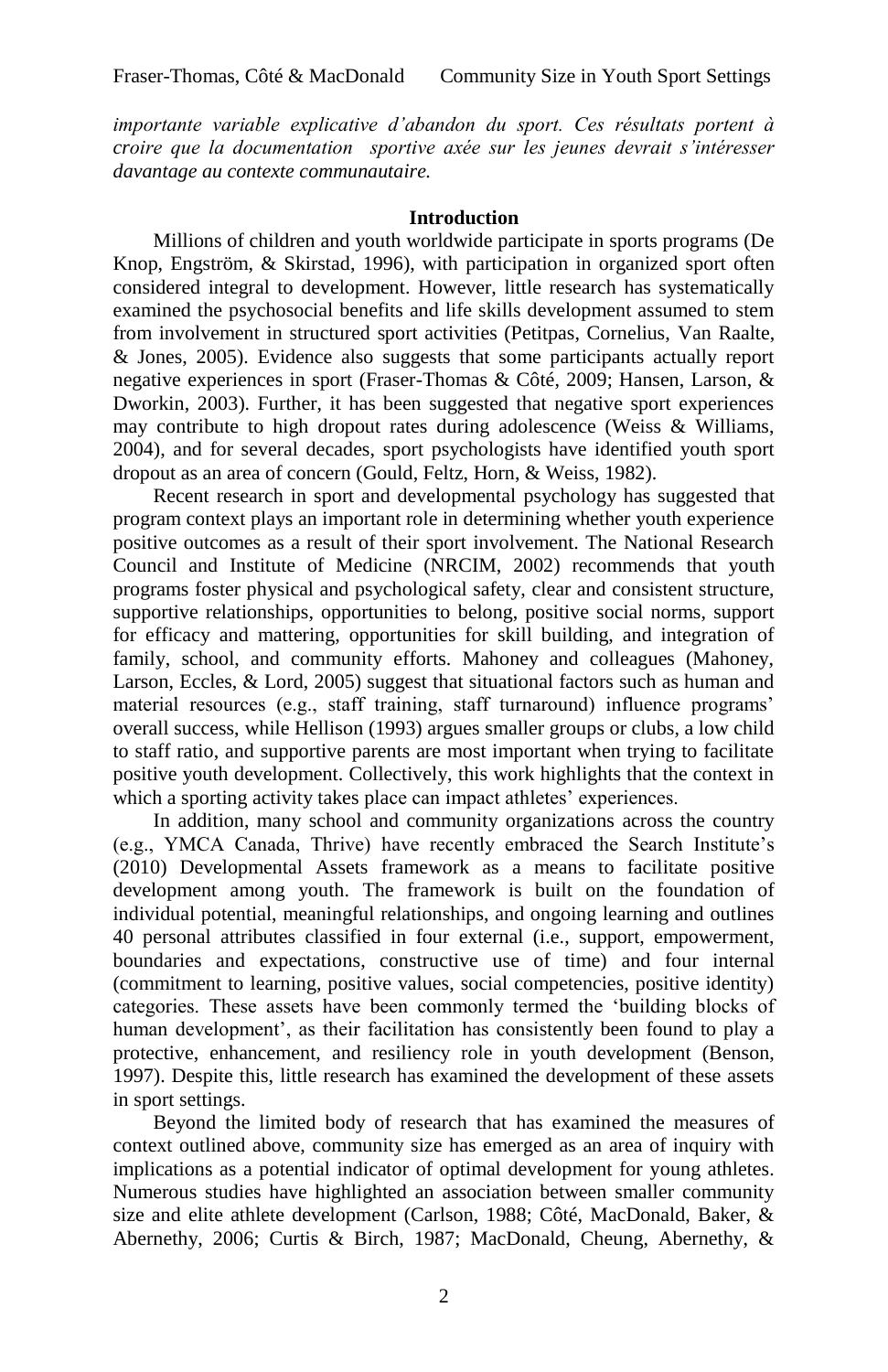Côté, 2009). For example, research examining Canadian and American athletes from the National Hockey League, National Basketball Association, Major League Baseball, National Football League, and Professional Golfer's Association shows a birthplace bias towards smaller cities, with overrepresentation of professional athletes in cities of less than 500,000 and underrepresentation in cities of 500,000 and over (Côté et al., 2006; MacDonald et al., 2009). A variety of explanations have been proposed to account for the "birthplace effect", which include better quantity and quality of play and practice (i.e., increased access to space and infrastructure, more unstructured play, opportunities to sample, opportunities to play with different age groups), and better psychosocial environments (i.e., more supportive relationships, more intimacy, less prevalence of team selection, less conflict with peers) (see Côté, Baker, & Abernethy, 2007 for a review).

To date, research on birthplace effect has focused on sport performance outcomes (i.e., elite, professional, Olympic status) rather than other psychosocial measures of optimal youth development such as developmental attributes and continued engagement. As such, the purpose of this study was (a) to examine the developmental assets of adolescent athletes from small and large communities, and (b) to determine if a relationship exists between community size and adolescent sport dropout.

#### **Method**

# *Participants*

Participants included current  $(N = 92)$  and recently withdrawn  $(N = 89)$ highly-invested adolescent competitive swimmers (i.e., engaged in a minimum of 10 hours of training per week). Swimmers were 12 to 19 years of age (M = 15.6,  $SD = 1.8$ ), had 1 to 13 years of competitive swimming experience (M = 4.9, SD = 2.8), and competed at regional, provincial, and national levels. More females participated than males ( $N = 126$  *versus*  $N = 55$ ); however, this imbalance is representative of age group swimming in Canada (Swim Ontario, 2005). A twoyear window since dropout was set as criteria to maintain consistency in the time period at which all participants were involved in swimming. T-tests and Mann-Whitney U tests indicated no significant differences between dropout and engaged athletes on demographic variables of age, gender, competition level, and community size.

# *Procedure*

Participants were recruited from competitive swimming programs in different sized communities across Ontario and Nova Scotia, Canada. Given the challenges associated with recruiting dropout athletes (defined for the purpose of this study as athletes who were currently completely withdrawn from any competitive swimming program), the primary researcher developed an extensive list of potential participants through the assistance of head coaches, club managers, and personal contacts; dropouts were in turn mailed surveys and consent forms. Engaged swimmers were recruited in a similar manner, but given packages at swim practices or meets. Return rate was higher for dropouts than engaged athletes (i.e. 59% versus 32%) likely due in part to differences in distribution methods. Demographic information (i.e., age, gender, level, community of residence) was collected in the first part of the survey. Census data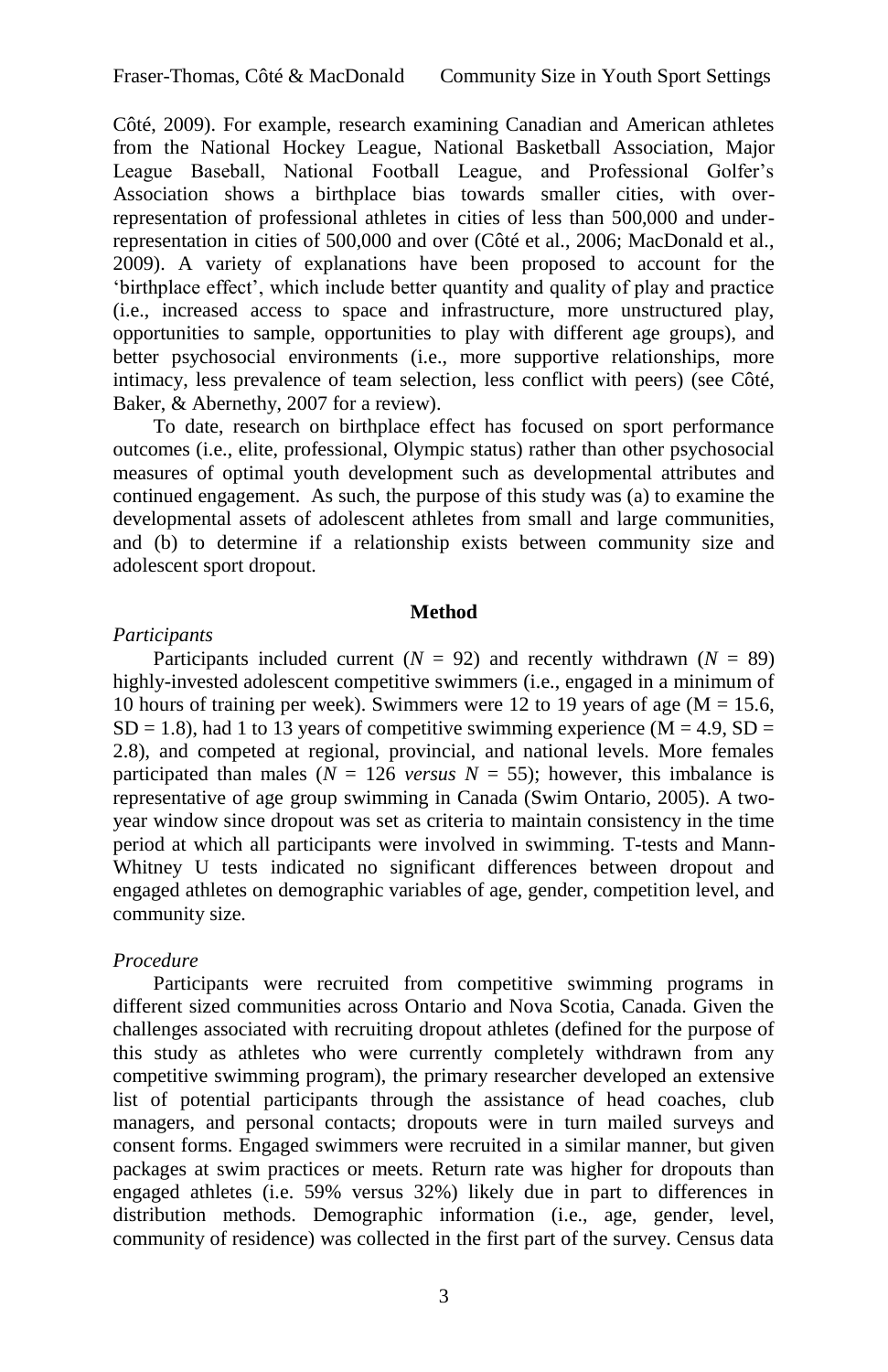from Statistics Canada (2001) was collected to operationalize the community size variable. Given considerable range of community sizes (i.e., 15,605 to 4,682,897) this variable was best represented dichotomously based on past Canadian and American research (i.e., Côté et al., 2006), using a cut off of 500,000 to distinguish participants from small ( $\leq 500,000$ ; *N* = 73) and large ( $> 500,000$ ; *N* = 108) communities. Information on developmental assets in each of the eight categories was collected through The Developmental Assets Profile (DAP; Search Institute, 2004). Samples from the 58-item questionnaire include: "I seek advice from my parents", "I care about school", "I resist bad influences", and "I overcome challenges in positive ways". Respondents rated the relevance of each statement on a four point scale (i.e., not at all or rarely  $= 0$  to extremely or almost always = 3). Participants could score a maximum of 30 in each asset category; a total asset score was also created by summing swimmers' scores in the eight asset categories (i.e., total score out of 240). The validity and reliability of the DAP has been assured through field tests with 1,300 students in grades 6 to 12 (Search Institute, 2004).

### *Analyses*

Pearson product-moment correlations were performed to consider the relationships among study variables. No evidence of multicollinearity was found (cutoff of  $r = .80$ ). To address the first research question, a MANOVA was conducted to examine differences between adolescent swimmers from small and large communities in the eight developmental asset categories. Covariates of age, gender, and dropout/engaged status were included in the model. To address the second research question, a binary logistic regression was conducted to determine the influence of age, gender, developmental assets, and community size on the likelihood of dropping out or staying engaged in sport.

#### **Results**

Differences in developmental assets between swimmers from small and large communities are presented in Table 1. After controlling for age, gender, and dropout/engaged status, athletes from small communities scored significantly higher than athletes from large communities in three asset categories: support (*M*  $= 25.2$  versus  $M = 22.9$ ,  $p < .01$ ) boundaries and expectations ( $M = 25.0$  versus M  $= 23.2, p < .01$ ), and commitment to learning (*M* = 24.8 versus *M* = 22.6, *p* < .001). In addition, differences between groups approached significance in the positive identity category ( $M = 23.0$  versus  $M = 21.2$ ,  $p = .067$ ).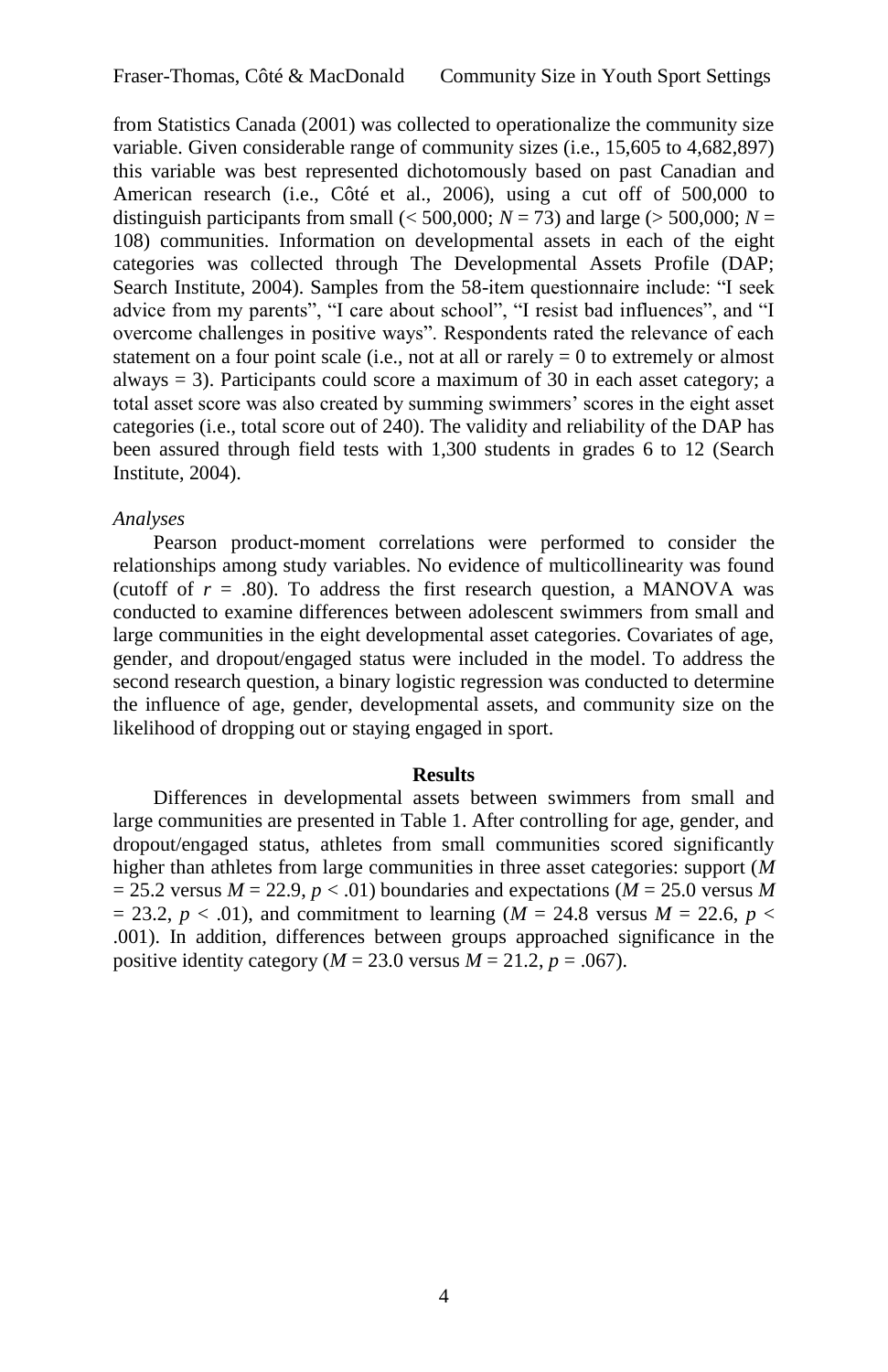Table 1

*MANOVA Examining Differences Between Athletes from Small and Large Communities*

| <b>Asset Category</b>       | <b>Small Communities</b> |                    | Large Communities  |                      |
|-----------------------------|--------------------------|--------------------|--------------------|----------------------|
|                             | M                        | (SD)               | М                  | (SD)                 |
| Support                     |                          | $25.2$ $(4.0)$     | 22.9               | $(4.5)*$             |
| Empowerment                 |                          | $25.2 \quad (3.9)$ |                    | $24.3$ $(4.1)$       |
| Boundaries and expectations |                          | $25.0 \quad (4.4)$ |                    | $23.2 \quad (4.0)^*$ |
| Constructive use of time    |                          | 19.0 (5.4)         |                    | $19.2 \quad (5.7)$   |
| Commitment to learning      |                          | $24.8$ (3.7)       |                    | $22.6$ $(5.1)*$      |
| Positive values             |                          | $22.7$ $(4.1)$     | $22.0$ $(4.0)$     |                      |
| Social competencies         |                          | $23.7 \quad (4.4)$ | $23.2 \quad (3.8)$ |                      |
| Positive identity           |                          | $23.0 \quad (5.1)$ | $21.2 \quad (5.1)$ |                      |

*Note.* Maximum score in each category is  $30, * p < .01$ 

Results from the logistic regression demonstrate that the full model containing all predictors was statistically significant,  $\chi^2$  (4, 181) = 41.22, *p* < .001, indicating that the model was able to distinguish between athletes that dropped out or stayed engaged in sport. The model explained between 20.8% (Cox and Snell R square) and 27.7% (Nagelkerke R square) of the variance in dropout rate, and correctly classified 67.2% of cases. As shown in Table 2, only two of the independent variables made a unique contribution to the model (age and community size). Because the odds ratios for age and community size were less than 1, we chose to reverse these to aid interpretation (i.e., 1 divided by the value). The strongest predictor of dropout was community size, recording an odds ratio of 4.74. This indicates that athletes who dropped out were almost 5 times more likely to come from bigger cities, when all other factors in the model were controlled. The odds ratio of 1.5 for age showed that as adolescent athletes aged, they were more likely to dropout.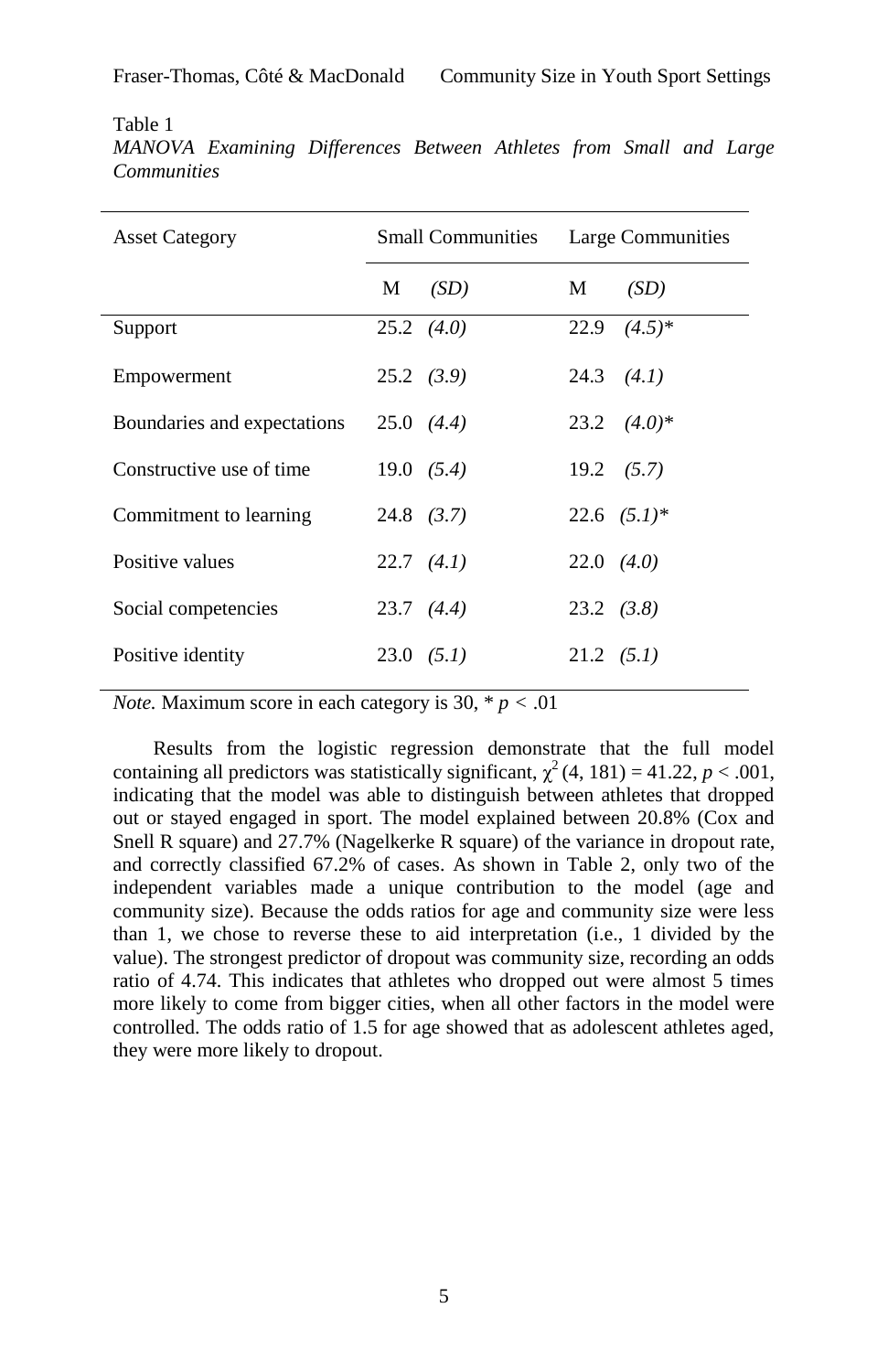|                | B           | S.E. | Wald    | df             | $\boldsymbol{P}$ | Odds<br>Ratio | <b>Odds Ratio</b> | 95% C.I. for<br>Lower Upper |
|----------------|-------------|------|---------|----------------|------------------|---------------|-------------------|-----------------------------|
| Age            | $-.41$      | .11  | 13.65   | $\blacksquare$ | .00              | $1.50*$       | 1.21              | 1.86*                       |
| Gender         | .57         | .38  | 2.25    | $\mathbf{1}$   | .13              | 1.78          | .84               | 3.73                        |
| Assets         | .01         | .01  | 1.01    | $\overline{1}$ | .31              | 1.01          | .99               | 1.02                        |
| Community Size | $-1.56$ .37 |      | 17.45 1 |                | .00              | $4.74*$       | 2.29              | $9.09*$                     |

Table 2 *Logistic Regression Predicting Likelihood of Dropping out of Sport*

*Note.* Variable odds ratios and CIs reversed coded.

#### **Discussion**

Adolescent swimmers from communities of less than 500,000 had significantly higher developmental asset scores than adolescent swimmers from larger cities in the categories of support, boundaries and expectations, and commitment to learning. Differences in support are consistent with past suggestions that smaller communities may offer more psychosocially supportive environments that are more intimate. In particular, sport programs in smaller communities may offer more opportunities for relationship development with coaches, parents, and peers, a greater sense of belonging, and a better integration of the program within the community (Côté et al., 2007; MacDonald et al., 2009; NRCIM, 2002). Support and competence have both been linked to motivation and commitment in sport (Côté, 1999; Weiss, Ebbeck, & Horn, 1997), which partially explains further differences between adolescents from small and large communities related to boundaries and expectations and commitment to learning.

Differences also approached significance in the positive identity category; this could be explained by the "big fish, little pond effect" (Chanal, Marsh, Sarrazin, & Bois, 2005; Marsh, 1987). Originally found in academic settings, but more recently extended to sport settings, this effect suggests an athlete will have a different self-concept depending on his or her group of comparison. Specifically, talented athletes in smaller communities are likely to have a heightened self-concept compared to athletes of similar abilities in larger communities, since their measure of comparison is different (i.e., "big fish in little pond" versus "little fish in a big pond").

A unique contribution of this study was the finding that the odds of dropping out of swimming increased significantly for adolescent athletes that practiced their sport in big cities. There are a variety of possible explanations for this finding. First, given that dropout has been associated with a number of negative experiences and outcomes (e.g., lack of playing time, poor coach relations; see Weiss & Williams, 2004 for a review) sport contexts in larger communities may be more likely to foster these negative experiences and outcomes. Second, past work suggesting that a mastery motivational climate is associated with less comparison between athletes (Smith, Smoll, & Cumming, 2007) may help to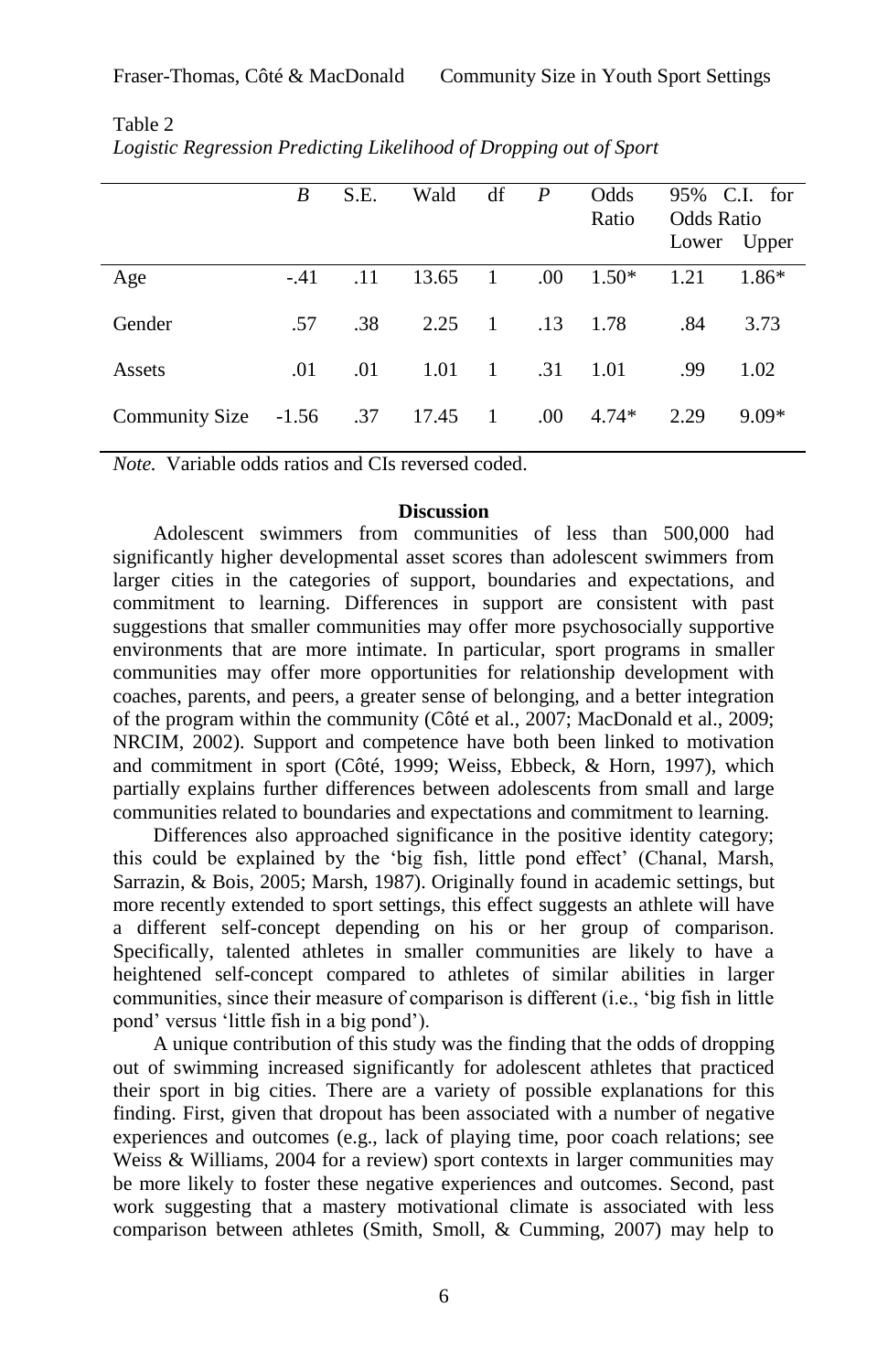explain this finding. Specifically, sport programs in smaller communities may be more recreational and may focus more on skill and personal goals (i.e., mastery climate), while programs in larger cities may be more elite focused and reward performance (i.e., performance climate). Finally, the "big fish little pond effect" (Marsh, 1987; Chanal et al., 2005) suggests that because youth from larger communities may have lower self-concepts than youth from smaller communities, they may be more likely to withdraw from sport. Also of interest is the finding that age was a significant predictor of dropout among adolescent athletes. As youth got older, (within the age range of 12 to 19) the odds of dropping out of competitive swimming increased significantly. This finding is consistent with past work highlighting that dropout rates increase in adolescence (Petlichkoff, 1996; Weiss & Williams, 2004).

Collectively, these results suggest that the "birthplace effect", to date studied only in the context of elite athlete development (Carlson, 1988; Côté et al., 2006; Curtis & Birch, 1987; MacDonald et al., 2009), can also be extended to broader issues of personal development and dropout in young athletes. Specifically, smaller communities are not only more likely to produce elite athletes, but are also more likely to develop "well-rounded" adolescents that are more likely to stay involved in sport. As such, sport programmers and coaches have much to learn from sport programs in smaller communities; however, there is clearly a need for future research focused on what specifically it is about smaller communities that fosters positive outcomes related to performance, personal attributes, and persistence.

While past "birthplace effect" research has focused primarily on factors related to the practice and play opportunities provided to athletes in smaller and larger communities (Côté et al., 2007), this study highlights additional attention is warranted to examine the more subtle psychosocial differences between programs in smaller and larger communities (i.e., intimacy, relationships building, motivational climate, competitive focus, "big fish little pond" effect). Investigations should begin by tapping into specific mechanisms surrounding program context, such as program structures and designs, philosophies and mission statements, coach training and evaluation, and program and practice implementation strategies. Research on personal development and commitment may also need to extend beyond the programming level, to examine factors within the broader community context such as school programming, natural environments, and leisure time use (i.e., involvement in other activities, employment opportunities), given these community-level factors have been suggested to influence expertise development and dropout (Côté et al., 2006; MacDonald et al, 2009; Weiss & Williams, 2004). Such investigations will likely need to rely on a variety of innovative methodologies (e.g., document analysis, participant observation, coach and athlete journals) to capture a comprehensive understanding of how sport contexts within different sized communities may be fostering different outcomes. Finally, future studies should also aim to extend generalizability of current and past findings, by examining whether the "birthplace effect" holds across age gender, country, and culture, for different sport types (i.e., individual and team) and different program types.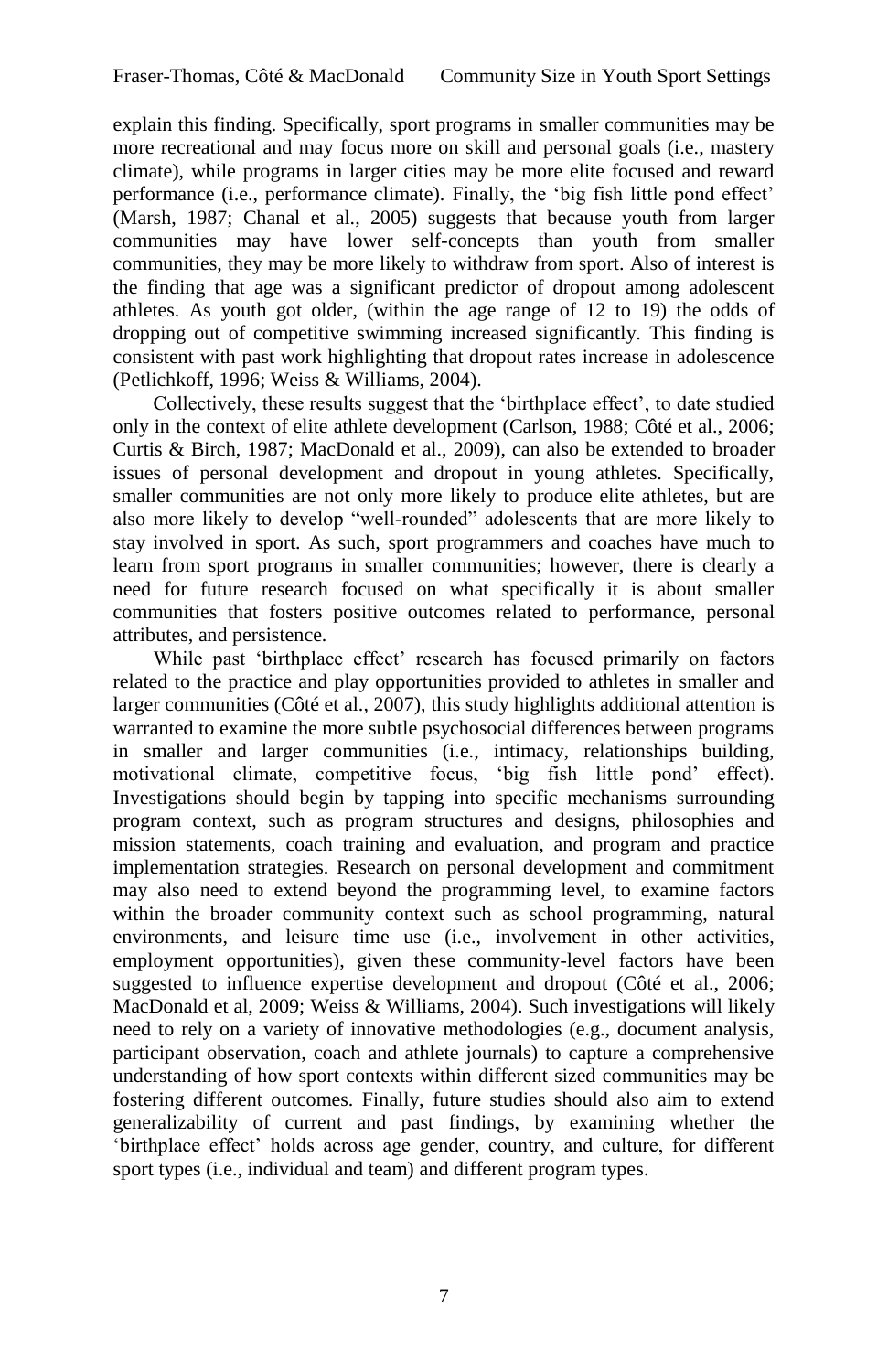Author Note

Support for the writing of this manuscript was given by doctoral and standard research grants from the Social Sciences and Humanities Research Council of Canada (SSHRC Grants # 752-2003-1319, # 410-08-1266, and # 767-2005-1625).

# **References**

- Benson, P. L. (1997). *All kids are our kids: What communities must do to raise caring and responsible children and adolescents.* San Francisco, CA: Jossey-Bass.
- Carlson, R. C. (1988). The socialization of elite tennis players in Sweden: An analysis of the players" backgrounds and development. *Sociology of Sport Journal,* 5, 241-256.
- Chanal, J. P., Marsh, H. W., Sarrazin, P. G., & Bois, J. E. (2005). Big-Fish-Little-Pond effects on gymnastics self-concept: Social comparison processes in a physical setting. *Journal of Sport and Exercise Psychology, 27,* 53-70.
- Côté, J. (1999). The influence of the family in the development of talent in sport. *The Sport Psychologist 13*, 395-417.
- Côté, J., Baker, J., & Abernethy, B. (2007). Practice and play in the development of sport expertise. In G. Tenenbaum & R.C. Eklund (Eds.), *Handbook of sport*   $p$ *sychology* ( $3<sup>rd</sup>$  ed.) (pp.184-202). Hoboken, NJ: Wiley.
- Côté, J., MacDonald, D. J., Baker, J., & Abernethy, B. (2006). When "where" is more important than "when": Birthplace and birthdate effects on the achievement of sporting expertise. *Journal of Sport Sciences, 24,* 1065- 1073.
- Curtis, J. E., & Birch, J. S. (1987). Size of community of origin and recruitment to professional and Olympic hockey in North America. *Sociology of Sport Journal,* 4, 229-244.
- De Knop, P., Engström, L. M., & Skirstad, B. (1996). *Worldwide trends in youth sport.* Champaign, IL: Human Kinetics.
- Fraser-Thomas, J. L., & Côté, J. (2009). Understanding adolescents' positive and negative developmental experiences in sport. *The Sport Psychologist, 23,* 3- 23.
- Gould, D., Feltz, D., Horn, T., & Weiss, M. (1982). Reasons for attrition in competitive youth swimming. *Journal of Sport Behavior, 5*(3), 155-165.
- Hansen, D. M., Larson, R. W., & Dworkin, J. B. (2003). What adolescents learn in organized activities: A survey of self-reported developmental experiences. *Journal of Research on Adolescence, 13,* 25-55.
- Hellison, D. (1993). The coaching club Teaching responsibility to inner-city students. *Journal of Physical Education, Recreation and Dance, 64*(5), 66- 70.
- MacDonald, D. J., Cheung, M., Abernethy, B., & Côté, J. (2009). Place but not date of birth influences the development and emergence of athletic talent in American football. *Journal of Applied Sport Psychology, 21,* 80-90.
- Mahoney, J. L., Larson, R. W., Eccles, J. S., & Lord, H. (2005). Organized activities as developmental contexts for children and adolescents. In J.L. Mahoney, R. W. Larson, & J. S. Eccles (Eds.) *Organized activities as contexts of development. Extracurricular activities, after-school and community programs* (pp. 3-22). Mahwah, NJ: Lawrence Erlbaum Associates.